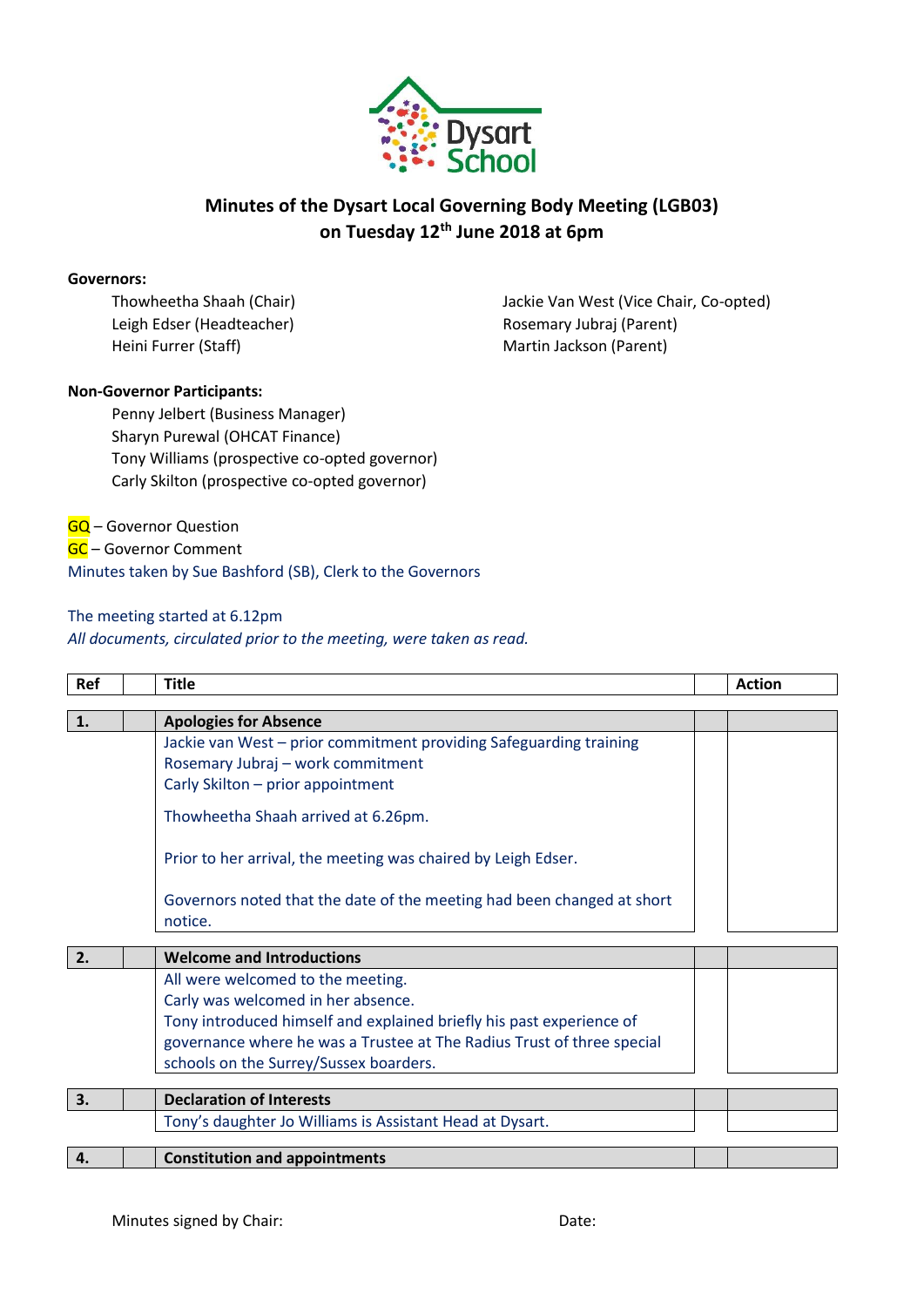|    | It was NOTED that two prospective governors, Tony Williams and Carly         |  |
|----|------------------------------------------------------------------------------|--|
|    | Skilton were interviewed by LE and RJ on 17 <sup>th</sup> May. It was their  |  |
|    | recommendation that both candidates be appointed as local governors.         |  |
|    |                                                                              |  |
|    | Governors AGREED that the recommendation should be put to the OHCAT          |  |
|    | Board for their appointment to the Dysart LGB.                               |  |
|    |                                                                              |  |
|    |                                                                              |  |
|    | It was PROPOSED that the new governors take on the following portfolio       |  |
|    | leads:                                                                       |  |
|    | Teaching & Learning - Carly who will be supported by Heini                   |  |
|    | Finance - Tony                                                               |  |
|    |                                                                              |  |
| 5. | <b>Finance and Funding</b>                                                   |  |
|    | Any Contracts/SLAs in excess of set limit                                    |  |
|    |                                                                              |  |
|    | None.                                                                        |  |
|    | <b>Management Account for Current Year</b>                                   |  |
|    | The end of March accounts had been distributed to governors.                 |  |
|    | Sharyn Purewal (OHCAT Finance) gave a brief summary of the accounts.         |  |
|    |                                                                              |  |
|    | Currently school numbers are set at 96 pupils, by April student<br>$\bullet$ |  |
|    | numbers rose to 98 and in June have risen again to 99.                       |  |
|    | Income for full year is projected at £121k above budget and majority         |  |
|    | of this is from 1:1 funding                                                  |  |
|    | By the end of the year the forecast is to be £185k ahead of budget           |  |
|    |                                                                              |  |
|    | due to 1:1 support and additional students.                                  |  |
|    | End of year is forecast to be at breakeven.                                  |  |
|    | The Trust policy is to have a 90 day expenditure in general reserves,        |  |
|    | by the end of the year this should be at 52 days. It was at 44 days at       |  |
|    |                                                                              |  |
|    | the end of last year.                                                        |  |
|    | Cash flow is steady.                                                         |  |
|    | $GQ$ – Are rising numbers an issue?                                          |  |
|    | LE explained briefly the numbers for this year had been set at 88 but due    |  |
|    | to an error between the local authority and the EFA the numbers rose to      |  |
|    |                                                                              |  |
|    | 96. The LA agreed to pay the PAN place funding plus the top up. As we        |  |
|    | have taken three extra students the funding has been agreed as place/plus    |  |
|    | or a percentage for mid-year admissions.                                     |  |
|    | GQ Concern was raised that the staff member initials for redundancy costs    |  |
|    | have been included in the worksheet entitled 'Notes to the accounts'. It     |  |
|    | was recommended that this information should be redacted as such             |  |
|    |                                                                              |  |
|    | documentation can be subject to a Freedom of Information Request.            |  |
|    | LE confirmed that this was correct and it was AGREED with Sharyn that        |  |
|    | initials would be removed.                                                   |  |
|    | $GQ$ – Regarding sickness cover for teaching and teaching support, where     |  |
|    | does the sickness cover come in as it appears quite high? Where is it        |  |
|    | reflected in the budget?                                                     |  |
|    |                                                                              |  |
|    | Sharyn confirmed that the budget is set as 'staff costs' so in the case of   |  |
|    | absence or vacancies, agency staff are brought in. Costs are shown in the    |  |
|    | forecast line which shows the movement and cost of agency staff but what     |  |
|    | is not shown is how much of that cover is for sickness.                      |  |
|    | LE also confirmed that much of the sickness cover cost is reimbursed         |  |
|    |                                                                              |  |
|    | through a staff insurance policy. There is a line in the budget document     |  |
|    | that reflects this income.                                                   |  |
|    | GQ - Where does accountability lie for this LGB and the executive team at    |  |
|    | OHC?                                                                         |  |
|    | The processes for finance will be covered in the portfolio meetings.         |  |
|    |                                                                              |  |
|    | Financial regulations and procedures are also in place and agreed at a high  |  |
|    | level. Going through the accounts is a way of showing transparency in        |  |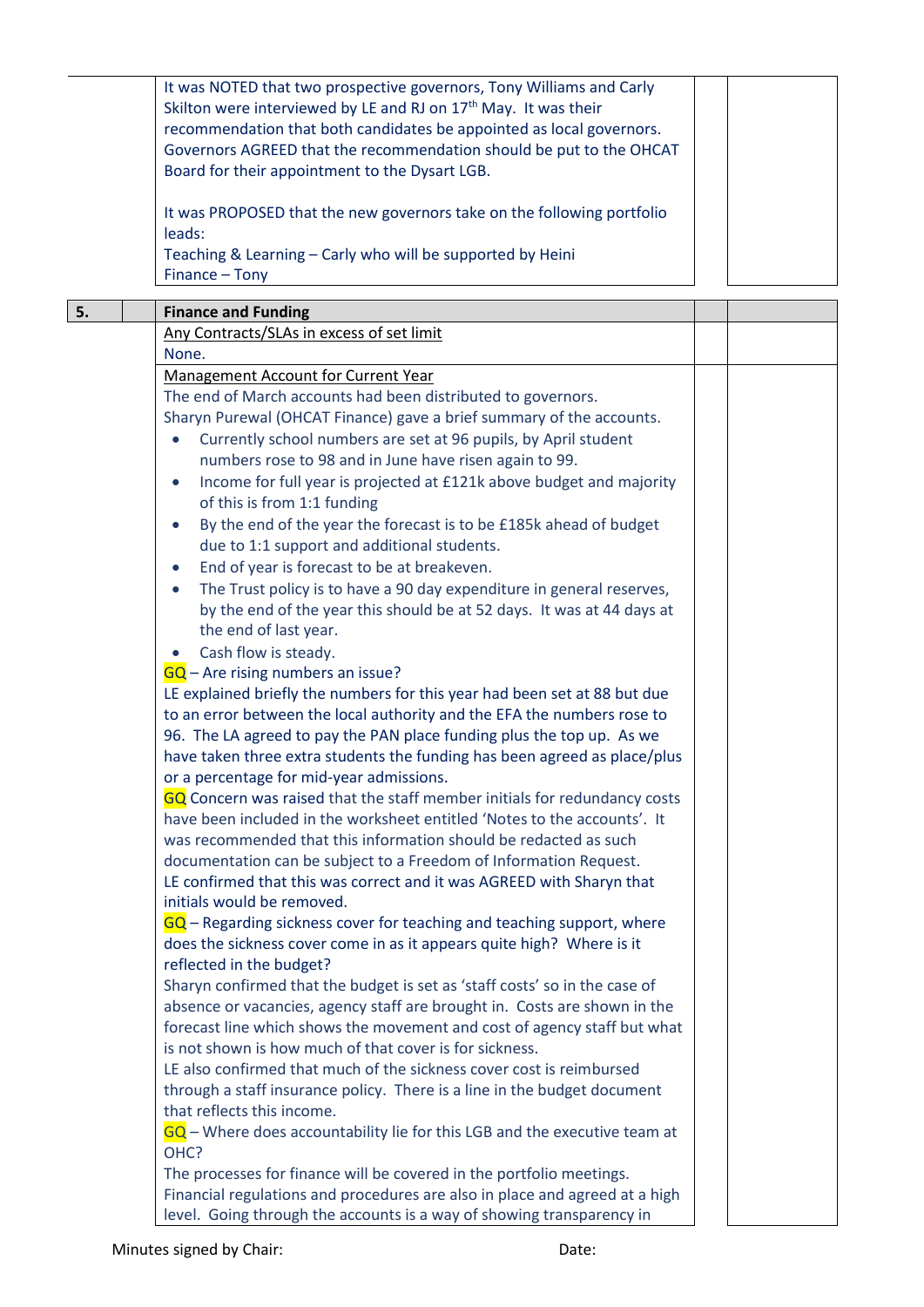accounts and to ensure schools get true and fair value. The accounts are reviewed every month.  $GQ$  – Are there any priority areas where costs can be reduced and reduce the budget spend? Yes, PJ and LE are working on this with Norman and are considering not recruiting any more staff even though there will be an increase in student numbers. This year some virements have been made where funds and spend in other areas had changed. **Budget Allocation Pack** The Budget for the next year is set at 101 pupils and the total income for next year is £3.4 million. Staff costs set at 73%. Forecasts have been based on current year with the exception of the costs for After School Club (Yorda) and the charge of 4.7% for the core services. Looking to finish year with a budgeted profit of £5,300. • Targeted reserve should go up to 67 days as opposed to 52 so far this year. • The page on shared services was highlighted. From September 2018 OHCAT will raise invoices and recoup funds for student fees whereas this has previously been done by Kingston LA. IT support is one day a week and this is currently being discussed and may be reviewed. GQ - What is the year on year difference on shared services? It has been kept fairly stable. An exercise has been done over the last year to bring in more services to the core fee; last year's fee was 3.6% which will rise to 4.7% this year. GQ - Is the fee constant regardless of how much the service is used, eg HR? The fee remains the same whether the service is used or not. GQ - What is the rationale for reducing the funding for the after-school club both this year and next year? How much notice are Yorda given of these reductions, given this will have a significant impact on their finances? PJ and LE met with Laura from Yorda about a month ago. Historically Dysart were given a proportion of funding for an ASC but that was taken away. Dysart have continued to fund the ASC but the amount can no longer be sustained. LE has agreed to try and maintain some support for Yorda in the region of £15-20k but that cannot be guaranteed. Yorda will be supported where possible and from September 2018 they can use the minibus for free and one Dysart site member will drive our students to their site with a Yorda escort. Laura is very understanding of the matter.  $GG - Can$  the school support Yorda in fund raising at all? Now that Yorda have the playhouse, they no longer need to use the school which they used for free in the past. We will do what we can to support as it has an impact on our students but the management of the school must come first. GQ – Will Yorda still provide the same level of service for the time being? Letters are to go home to parents about the costs and there may be some financial implications for parents. Yorda may also reduce their costs by getting parents to collect students rather than their staff taking students home.  $GG$  – How much will you be reducing the contribution by this year? £8,500 less this year. The amount has been reduced to £30k and going forward will be slowly reduced to about £20k. We hope to maintain the good working relationship; it has been a difficult decision to make.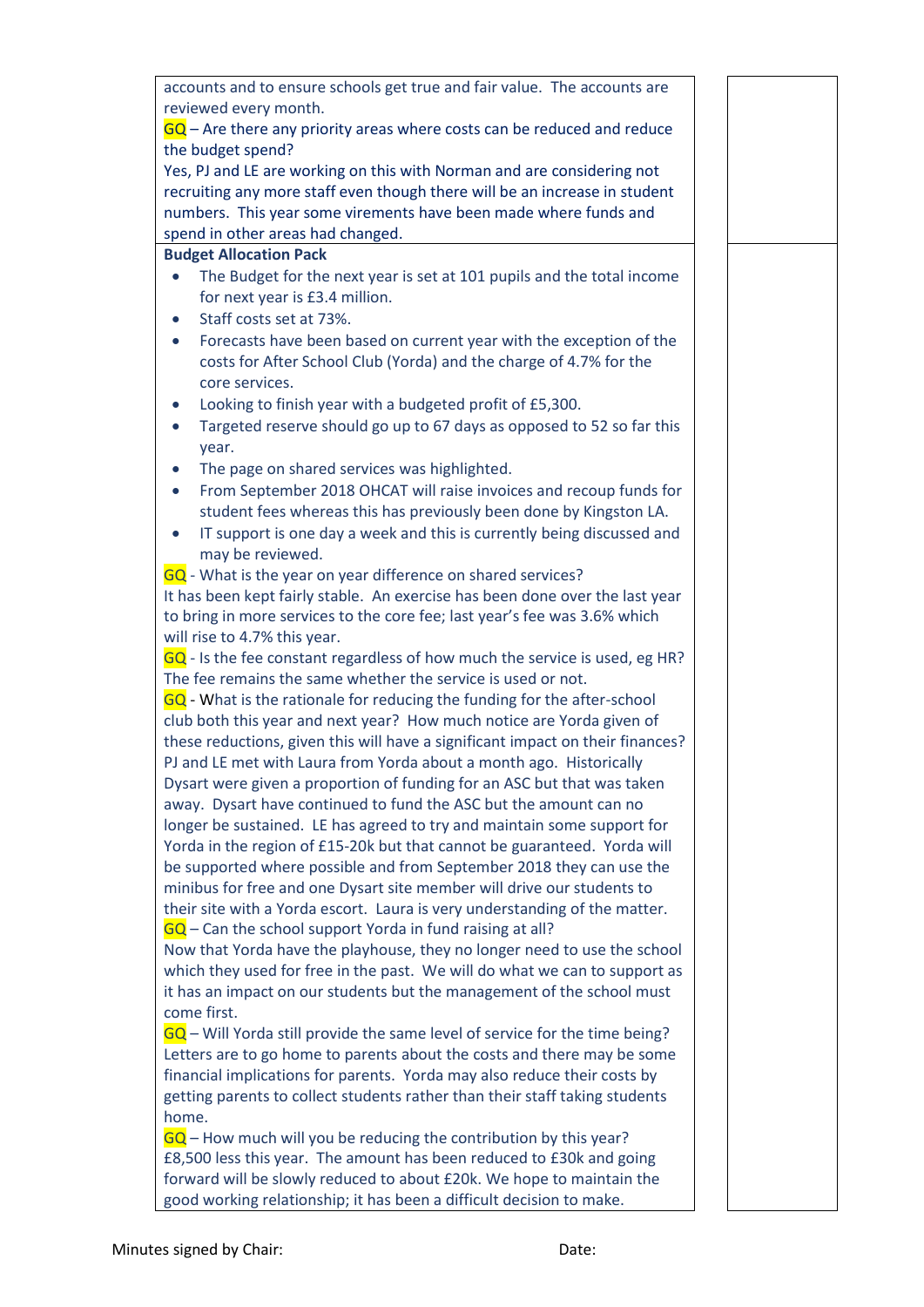|     | FODS have helped out with some fund raising but as budgets get tighter,<br>Dysart will need more support from FODS.<br>GQ - If Yorda is considered a priority, have you looked at other areas that<br>could be cut?<br>Yes; CPD has been cut slightly, we have looked at staffing and have not yet                                                                                                                                                                                                                                                                                                                          |  |
|-----|-----------------------------------------------------------------------------------------------------------------------------------------------------------------------------------------------------------------------------------------------------------------------------------------------------------------------------------------------------------------------------------------------------------------------------------------------------------------------------------------------------------------------------------------------------------------------------------------------------------------------------|--|
|     | recruited for new music or drama therapists and premises spend has been<br>reduced where possible.<br>$GQ$ – Are there any other government funding streams, eg Lottery, which<br>could be considered.                                                                                                                                                                                                                                                                                                                                                                                                                      |  |
|     | Yes, Yorda are exploring Children in Need for which Leigh is acting as<br>referee and they have always been very proactive in seeking external<br>grants and funding.                                                                                                                                                                                                                                                                                                                                                                                                                                                       |  |
| 6.  | <b>Minutes of the Last Meetings</b>                                                                                                                                                                                                                                                                                                                                                                                                                                                                                                                                                                                         |  |
|     | There were no comments or changes to the minutes which were signed by<br>the Chair.                                                                                                                                                                                                                                                                                                                                                                                                                                                                                                                                         |  |
|     | The action points from the meeting on 19 <sup>th</sup> April and those which remain<br>open can be viewed, with updates, at the end of these minutes.                                                                                                                                                                                                                                                                                                                                                                                                                                                                       |  |
|     | <b>Governors to Note:</b><br>LGB02/AP03 Governor access to Educare - All governors now have access<br>using their Dysart email address e.g. ANother@dysartschool.org<br>Governors who experience any problems accessing Educare should contact<br>the Clerk.                                                                                                                                                                                                                                                                                                                                                                |  |
| 7.  | Matters Arising not covered elsewhere on the Agenda                                                                                                                                                                                                                                                                                                                                                                                                                                                                                                                                                                         |  |
|     |                                                                                                                                                                                                                                                                                                                                                                                                                                                                                                                                                                                                                             |  |
|     | None.                                                                                                                                                                                                                                                                                                                                                                                                                                                                                                                                                                                                                       |  |
|     |                                                                                                                                                                                                                                                                                                                                                                                                                                                                                                                                                                                                                             |  |
| 8a. | <b>Headteacher's Report - CONFIDENTIAL</b><br>The HT report is in a new format, which is standard across all schools<br>within the Trust.<br>Numbers are due to rise to 101 from September and may rise to 105 over<br>the year. We have one classroom which will not be used next year so<br>there is room to expand.                                                                                                                                                                                                                                                                                                      |  |
|     | <b>2 ITEMS APPEAR IN CONFIDENTIAL MINUTES</b>                                                                                                                                                                                                                                                                                                                                                                                                                                                                                                                                                                               |  |
|     | <b>Health Check</b><br>$GC$ – It appears that the quality of teaching has generally gone up.<br>Yes not only in teaching but teacher engagement with parents, whole<br>school events and school life. It is a credit as 3 staff this year have gone<br>through the assessment only route into teaching and one though the DET<br>route to teach 14-19 students; all have been supported by our Assistant<br>Head. We have another member of staff this year on assessment only<br>route. It shows how strong the CPD is within school and the ethos of<br>'growing our own' has a really positive outcome for our students. |  |
| 8b. | <b>Data Dashboard</b>                                                                                                                                                                                                                                                                                                                                                                                                                                                                                                                                                                                                       |  |
|     | Behaviour data is now more robust using the app. Very low grade<br>behaviour is not reported e.g. sitting in the corridor, shouting in class.                                                                                                                                                                                                                                                                                                                                                                                                                                                                               |  |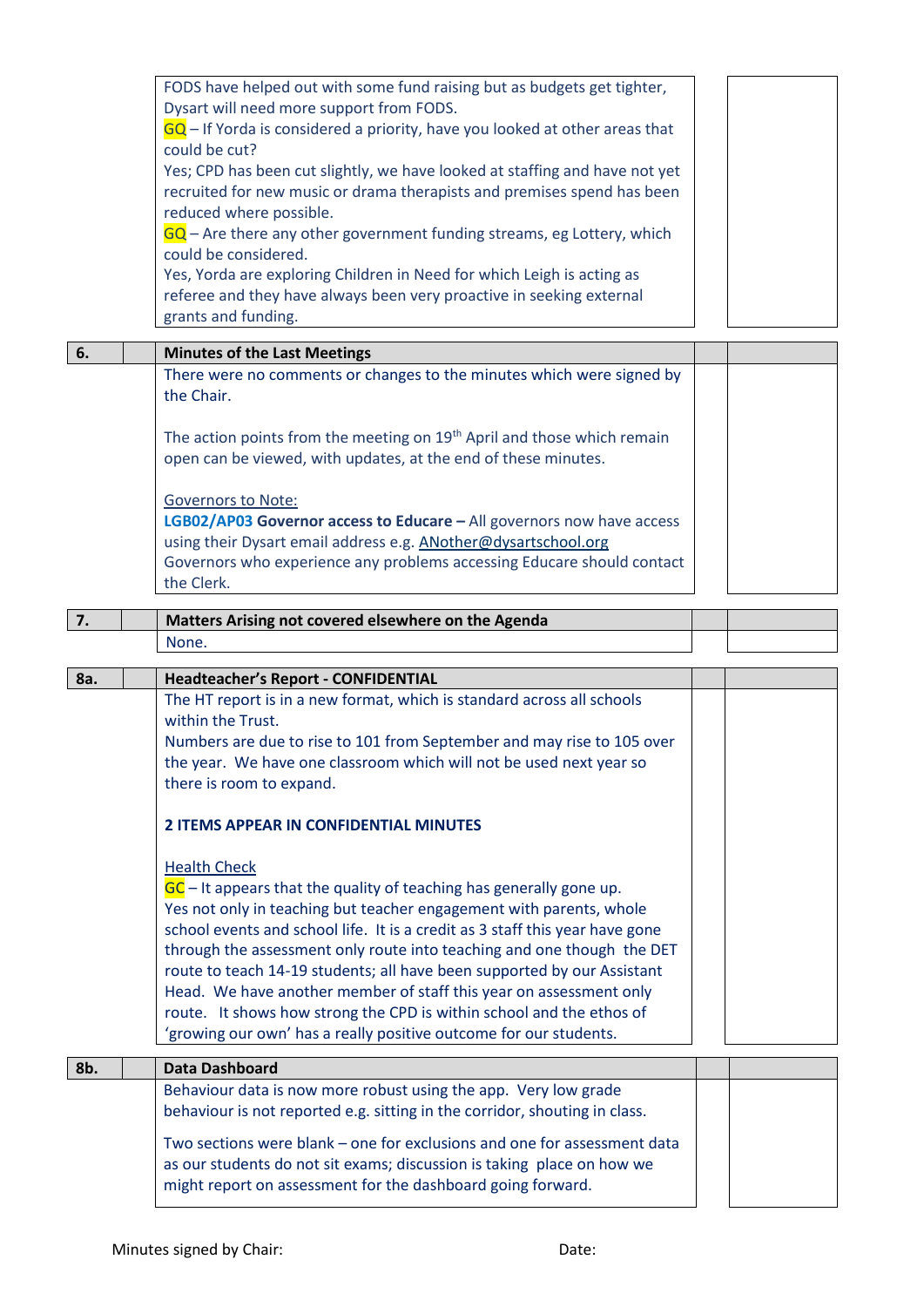|     | It was NOTED that student attendance is good and is above the benchmark                                                                                     |                   |
|-----|-------------------------------------------------------------------------------------------------------------------------------------------------------------|-------------------|
|     | figure.                                                                                                                                                     |                   |
|     | GC – There aren't any benchmarks for staff annual sickness and behaviour                                                                                    |                   |
|     | which would be helpful and also to have staff sickness trends for                                                                                           |                   |
|     | comparison from previous years.                                                                                                                             |                   |
|     | Behaviour benchmarking might be more difficult as it would need to be                                                                                       |                   |
|     | compared to a similar cohort.                                                                                                                               |                   |
|     | Staff sickness reporting will be looked at as the figures can be skewed for                                                                                 |                   |
|     | example if someone has 6 weeks off with a broken leg. The HR portfolio                                                                                      |                   |
|     | lead will be looking at and reporting on those who have had fewer than 10                                                                                   |                   |
|     | consecutive days and those who have had more than 10 consecutive days.                                                                                      |                   |
|     | There may be national data for staff attendance which we could use for                                                                                      |                   |
|     | comparison.                                                                                                                                                 |                   |
|     | GC - It appears that the cost for supply for support staff is considerably                                                                                  |                   |
|     | more than for teachers.                                                                                                                                     |                   |
|     | It was explained that supply cover teachers are rarely used unless it is for a<br>significant period of time. Each class has a Senior TA who covers teacher |                   |
|     | absence providing better continuity for our children. This approach has                                                                                     |                   |
|     | given senior TAs the chance to experience leading in class and has led to                                                                                   |                   |
|     | some senior TAs going through the assessment only route into teaching.                                                                                      |                   |
|     |                                                                                                                                                             |                   |
| 9.  | <b>Equality and Diversity Report</b>                                                                                                                        |                   |
|     | The Equality and Diversity report and objectives 2017-2019 were circulated                                                                                  |                   |
|     | prior to the meeting. The document was prepared by Emmet Murphy,<br>DHT.                                                                                    |                   |
|     | $GQ$ – How does this get reported on?                                                                                                                       |                   |
|     | It's a two year plan so would look to feedback to governors next academic                                                                                   |                   |
|     | year.                                                                                                                                                       |                   |
|     | It was NOTED that this document links in well with British values; LE met                                                                                   |                   |
|     | with RJ this week and they completed a BV learning walk. To be reported                                                                                     |                   |
|     | on at the next meeting.                                                                                                                                     |                   |
|     | GQ - What is the baseline for judging this?                                                                                                                 |                   |
|     | Following brief discussion, LE AGREED that they could do a baseline for                                                                                     |                   |
|     | Equality and Diversity in order that there was something to measure the                                                                                     |                   |
|     | targets against.                                                                                                                                            | <b>LGB03/AP01</b> |
|     | $GQ$ – Have we still got a school council?                                                                                                                  |                   |
|     | Yes and we are in the process of re-electing students to the council and<br>voting will take place next week.                                               |                   |
|     |                                                                                                                                                             |                   |
| 10. | <b>Portfolio Management</b>                                                                                                                                 |                   |
|     | <b>Ethos, Vision and Strategy</b>                                                                                                                           |                   |
|     | $GQ$ – Do you have any feedback on Emmet's newsletters which I think is                                                                                     |                   |
|     | very informative?                                                                                                                                           |                   |
|     | No feedback as yet but it has helped highlight all the great work which is<br>going on in school.                                                           |                   |
|     | <b>Teaching and Learning</b>                                                                                                                                |                   |
|     | There was a meeting held during the spring term but no report due to an                                                                                     |                   |
|     | evolving situation. The report which was due to be circulated for this                                                                                      |                   |
|     | meeting will now be covered at the governors' training day in July.                                                                                         |                   |
|     | Health & Safety, Child Protection and Safeguarding                                                                                                          |                   |
|     | There was no meeting this term.                                                                                                                             |                   |
|     | <b>Finance and Resources</b>                                                                                                                                |                   |
|     | Typo on report and should read 'the funding will be reduced by £8,000'                                                                                      |                   |
|     | <b>HR and Organisational Development</b>                                                                                                                    |                   |

Report name to be amended.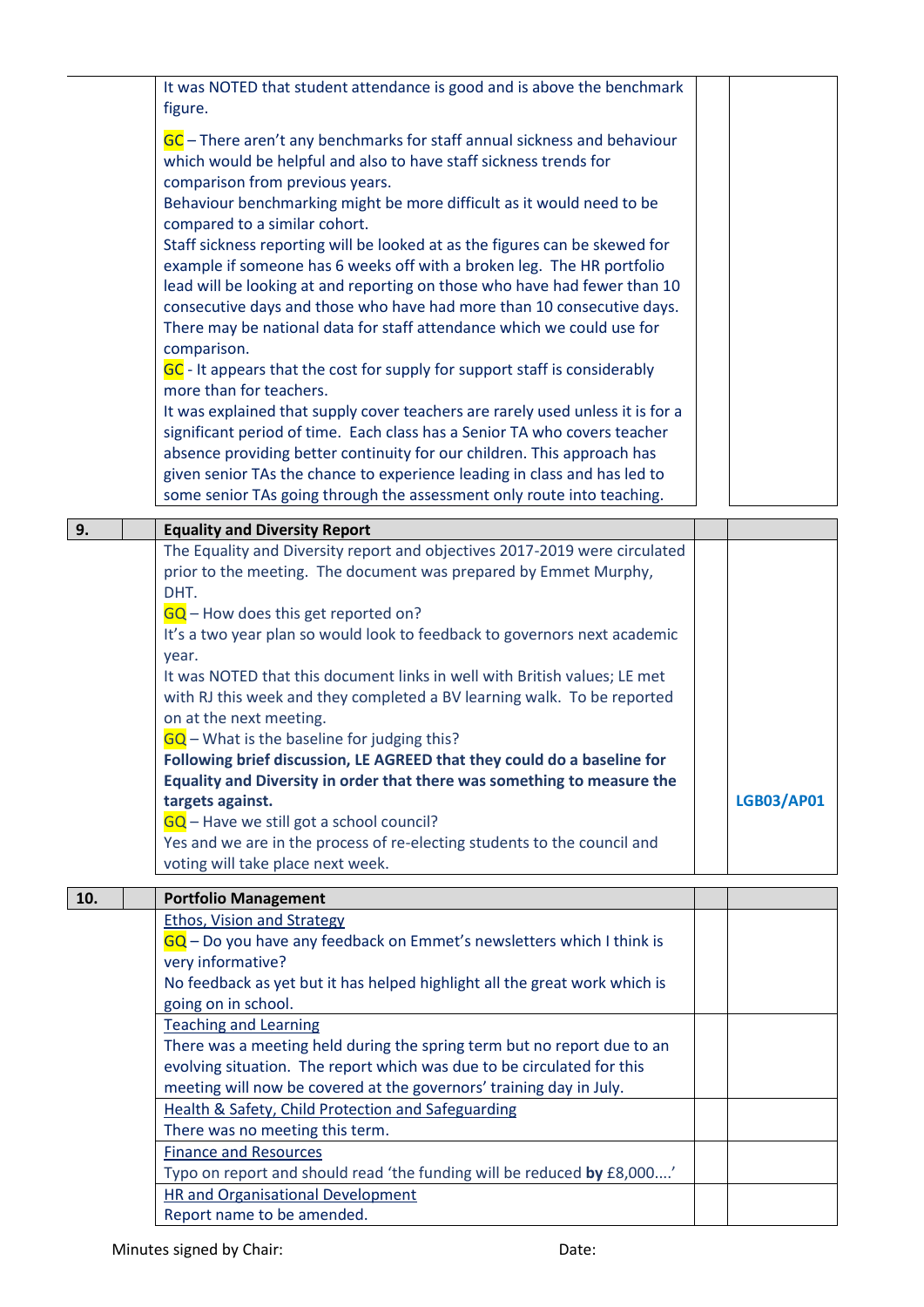| $GQ$ – Will you be reporting to the LGB on the sickness where a member of<br>staff has more than 10 consecutive days of sickness?<br>It was AGREED that the reporting of this would go through the portfolio<br>meetings.<br>The causes of sickness, trends and spikes will be discussed at the portfolio<br>meeting and the rationale behind why someone might be absent. We will<br>consider if the absence is likely to be a one off or ongoing, for example<br>mental health. There was some discussion about the stress working in this<br>environment. It was REPORTED that Dysart do a large amount in terms of<br>supporting staff mental health and wellbeing. SLT do have an open door<br>policy to support staff. |  |
|------------------------------------------------------------------------------------------------------------------------------------------------------------------------------------------------------------------------------------------------------------------------------------------------------------------------------------------------------------------------------------------------------------------------------------------------------------------------------------------------------------------------------------------------------------------------------------------------------------------------------------------------------------------------------------------------------------------------------|--|
| Two teachers are needed, three adverts have gone out with no suitable<br>candidates as yet. One candidate, from three, will be interviewed<br>following the recent advertising. Agency teachers are also being<br>considered as a back-up. We are now looking at appointing another<br>assessment only route into teaching member of staff. It will not be<br>possible to have more as there will be 4 NQTs next year following the<br>success of the assessment only route this year.                                                                                                                                                                                                                                       |  |
| GQ - Is there a stigma to working at Dysart?<br>It was felt that this was not the case; discussion took place about salaries<br>and lack of London weighting as Dysart falls into the outer London<br>weighting bracket geographically and is located in an area where it is<br>expensive to live. Dysart will only consider recruiting high quality teachers<br>and we need to show that we are actively trying to recruit.                                                                                                                                                                                                                                                                                                 |  |
| It was NOTED that Kay Thompson is no longer part of SLT (she is leaving at<br>the end of this academic year) and her TLR will be split amongst possibly<br>two other posts to try to support and keep staff. Kara Walters had<br>recently been brought onto the Middle Leaders scale for her work on<br>assessment.                                                                                                                                                                                                                                                                                                                                                                                                          |  |
| <b>Business Development and Marketing</b><br>$GQ$ – Will we be going ahead with the parent council idea?<br>There was discussion at the portfolio meeting about the rational for it and<br>the impact the council might have. It would involve discussion around<br>what we could do differently and how can we improve the processes for<br>parents. The question arose as to which parents might be able to be<br>involved and that it might be more appropriate to have flexibility on<br>parents' 'evenings' which might actually be held throughout the day in the<br>hope that this would improve parent engagement. In the past more parent<br>workshops were held during the day.                                    |  |
| It was REPORTED that 4 parents attended an e-safety workshop on 11 <sup>th</sup><br>June, run by Simon Gale from the Trust. Feedback was very positive and it<br>is hoped that their feedback will entice other parents to attend future<br>workshops. We are looking at running the same session at a parents'<br>evening or holding an after school, drop-in event for e-safety? There will<br>also be two speech and language workshops, during the day, later this<br>term.                                                                                                                                                                                                                                              |  |
| We are also considering getting Simon Gale in again next year to offer<br>some of our students access to a safe space social media platform he has<br>developed for children with learning difficulties. It would help them to<br>learn to use social media safely.                                                                                                                                                                                                                                                                                                                                                                                                                                                          |  |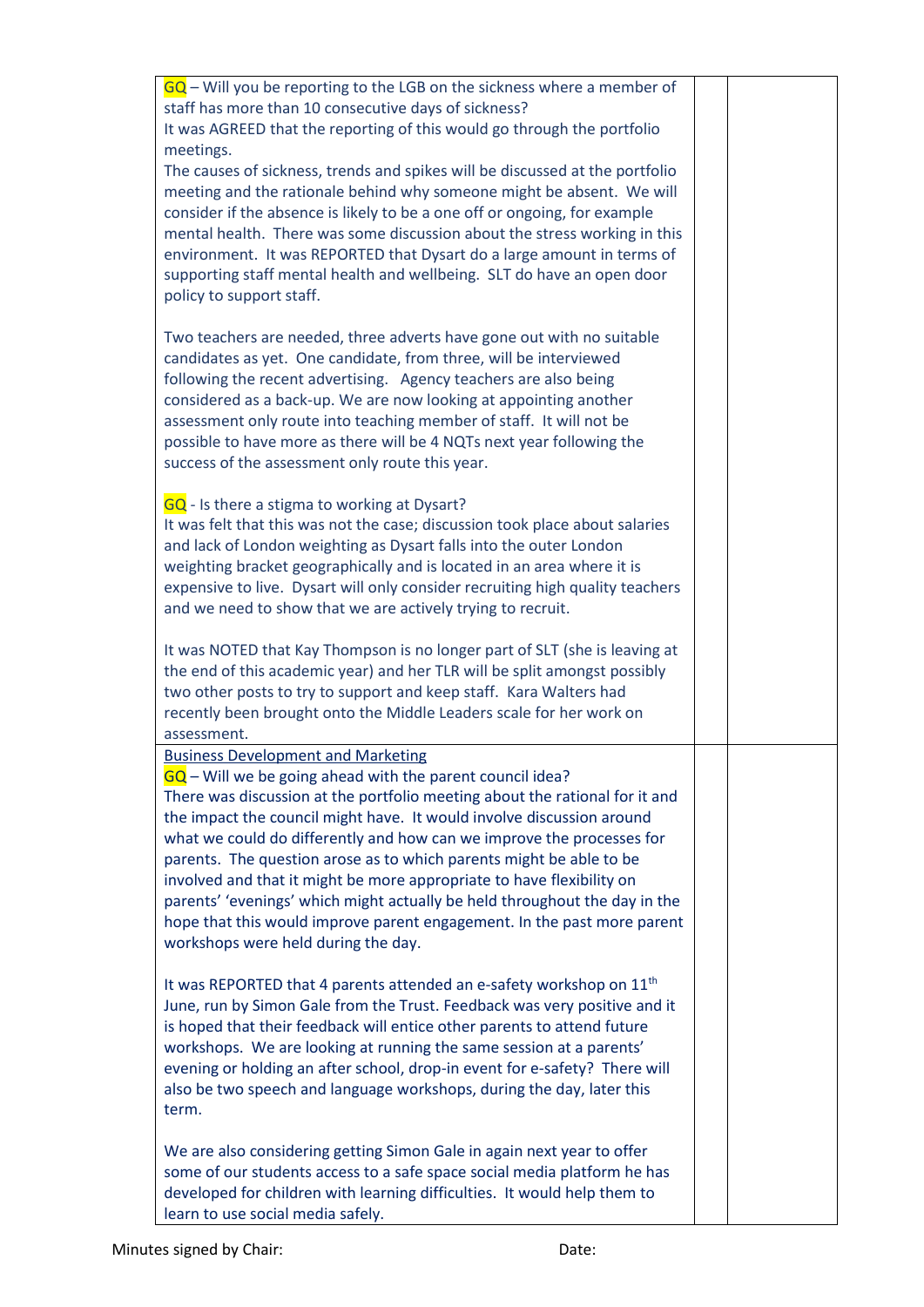|     | GQ - Could we do an e-safety frequently asked questions sheet for those<br>who were unable to attend and upload it to the website?<br>SB to investigate the possibility of this with Simon Gale.                                                                                                                                                     |                           | <b>LGB03/AP02</b> |
|-----|------------------------------------------------------------------------------------------------------------------------------------------------------------------------------------------------------------------------------------------------------------------------------------------------------------------------------------------------------|---------------------------|-------------------|
|     | It was NOTED that parents' evenings will be moving to the start of term so<br>that parents can be more involved in setting targets and outcomes for<br>their child linked to the new curriculum areas. There may also be the<br>opportunity of a whole day parents' 'evening' so parents get a longer slot<br>but can come in during the school day. |                           |                   |
|     | <b>Other Governor Visits</b><br>The British Values visit which took place this week will be reported on at                                                                                                                                                                                                                                           |                           |                   |
|     | the next meeting.                                                                                                                                                                                                                                                                                                                                    |                           |                   |
|     | <b>Governor Training and Development</b><br>$13th$ July – Governor Training day at Dysart including an action plan to<br>develop the governing body. Some of the training will be revisited in the<br>spring of 2019. Agenda to be distributed shortly.                                                                                              |                           |                   |
|     | 5 <sup>th</sup> September – Designated Safeguarding Lead training – presented by<br>Andrew Hall. The entire Dysart SLT will be trained on this occasion to<br>ensure there is always someone on site to deal with safeguarding. The<br>training has been offered to other schools in the Trust with uptake from<br>several schools.                  |                           |                   |
|     | It is also intended that there will be presentations from middle leaders at<br>the LGB meetings next year, on a rotation basis, presenting on such things<br>as the curriculum, residentials or CPD across the school and areas based<br>outside of the portfolios.                                                                                  |                           |                   |
|     | <b>Educare training</b><br>SB to send out a list of training governors should be doing on Educare.<br>List should include training that Dysart staff need to do.                                                                                                                                                                                     |                           | <b>LBG03/AP03</b> |
| 11. | <b>Policies and Procedures</b>                                                                                                                                                                                                                                                                                                                       |                           |                   |
|     | Governors NOTED that the following Policies had recently been reviewed<br>and approved by the OHCAT Board in March. Dysart receive the updated<br>policies and share them with staff.<br><b>New</b>                                                                                                                                                  |                           |                   |
|     | <b>Attendance Policy (Academies)</b>                                                                                                                                                                                                                                                                                                                 | <b>Additional</b>         |                   |
|     | <b>Mental Capacity and Consent Policy</b>                                                                                                                                                                                                                                                                                                            | <b>Additional</b>         |                   |
|     | <b>Review</b>                                                                                                                                                                                                                                                                                                                                        |                           |                   |
|     | Child Protection, Adult Protection & Safeguarding Policy<br><b>Recruitment &amp; Selection Policy</b>                                                                                                                                                                                                                                                | Core<br><b>Additional</b> |                   |
|     | Lone Working Policy                                                                                                                                                                                                                                                                                                                                  | <b>Additional</b>         |                   |
|     | <b>Families and Visitors Code of Conduct</b>                                                                                                                                                                                                                                                                                                         | <b>Additional</b>         |                   |
|     | <b>Gifts and Hospitality Policy</b>                                                                                                                                                                                                                                                                                                                  | <b>Additional</b>         |                   |
|     | Missing Child Policy (Academies)                                                                                                                                                                                                                                                                                                                     | <b>Additional</b>         |                   |
|     | Complaints Policy (Academies) inc the complaint form                                                                                                                                                                                                                                                                                                 | Core                      |                   |
|     | $GQ$ – Do we get any input into the writing of the policies?<br>Yes, they come to Leigh for checking or input. Some are generalised and<br>others are more specific for example safeguarding where school<br>information needs to be added.                                                                                                          |                           |                   |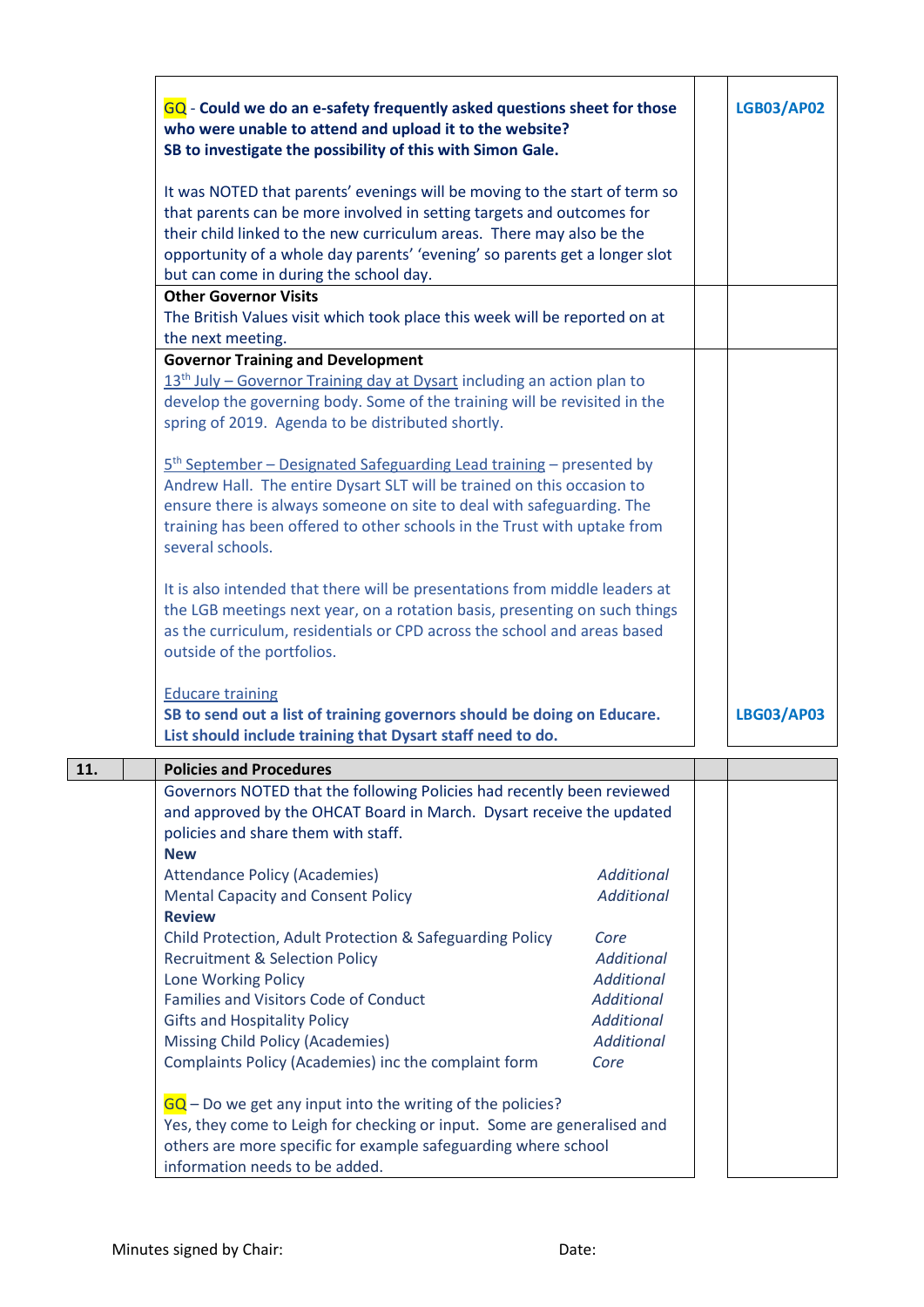| 12. | <b>GDPR-General Data Protection Regulation</b>                                |  |
|-----|-------------------------------------------------------------------------------|--|
|     | A GDPR paper giving an update on the training of Phase 1 and 2 was            |  |
|     | circulated prior to the meeting. GDPR will be covered at the governors'       |  |
|     | training day in July.                                                         |  |
|     | GQ - I note that the most detailed training has been provided for office      |  |
|     | staff and SLT. Would consideration be given to also providing the detailed    |  |
|     | training to classroom teachers given the daily interactions and information   |  |
|     | sharing that goes on between school, parents and various third parties?       |  |
|     |                                                                               |  |
|     | Governors were informed that Stephanie Hill from OHCAT came into              |  |
|     | school on 7 <sup>th</sup> June to do whole school GDPR training.              |  |
|     |                                                                               |  |
| 13. | <b>SEF</b>                                                                    |  |
|     | GQ -Is it normal to have one third girls, two thirds boys in the school?      |  |
|     | Previous research had suggested that the figures were 1 girl to every 4       |  |
|     | boys with ASD. New research shows 2.5 girls to 4 boys. Girls often have       |  |
|     | undiagnosed ASD as they are better at masking behaviour and they              |  |
|     | present differently. With a cohort like Dysart, it is usual to have more boys |  |
|     | than girls.                                                                   |  |
|     |                                                                               |  |
|     | $GG$ – The report is very positive but there don't appear to be any areas for |  |
|     | development or action.                                                        |  |
|     |                                                                               |  |
|     | We are currently writing the new SEF which will be available in September     |  |
|     | 2018 which will cover development points.                                     |  |
|     |                                                                               |  |
|     | We are also developing and finalising a SEF for EYFS and KS5 as they are      |  |
|     | stand-alone areas.                                                            |  |
|     | LE and EM are looking produce a more concise SEF document for OFSTED          |  |
|     | and the website.                                                              |  |
|     | Documents will be issued in September 2018.                                   |  |
|     |                                                                               |  |
|     | $GQ$ – Will the new SEF refer to what has replaced P scales?                  |  |
|     | LE confirmed that P scales still exist until the end of this academic year.   |  |
| 14. | <b>Term Dates 2019-2020</b>                                                   |  |
|     | The dates are in line with Kingston LA. One INSET has been moved to the       |  |
|     | summer term.                                                                  |  |
|     | Following brief discussion the term dates for 2019-2020 were AGREED for       |  |
|     | approval by the Board.                                                        |  |
|     |                                                                               |  |
| 15. | <b>Any Other Business</b>                                                     |  |
|     | $\overline{GQ}$ – How is the new registration entry system working?           |  |
|     | It was installed over half term. There have been a few teething problems      |  |
|     | but it is generally going well. There are lots of features which will be used |  |
|     | going forward.                                                                |  |
|     | GC - The rationale for installing the equipment was GDPR, however it is       |  |
|     | possible to see lists of peoples name.                                        |  |
|     | PJ confirmed she will be meeting with CRL to ensure that all concerns are     |  |
|     | addressed and rectified.                                                      |  |
|     | <b>SDP</b>                                                                    |  |
|     | Rag rated SDP was circulated on 12/6/18 as requested at the last LGB. This    |  |
|     | was an interim SDP which will be more in depth going forward.                 |  |
|     |                                                                               |  |
| 16. | <b>Dates of Next Meeting</b>                                                  |  |
|     | • Thursday 22 November 2018 (three weeks before the OHCAT Board meeting)      |  |
|     | • Thursday 28 February 2019 (two weeks before the OHCAT Board meeting)        |  |
|     | Minutes signed by Chair:<br>Date:                                             |  |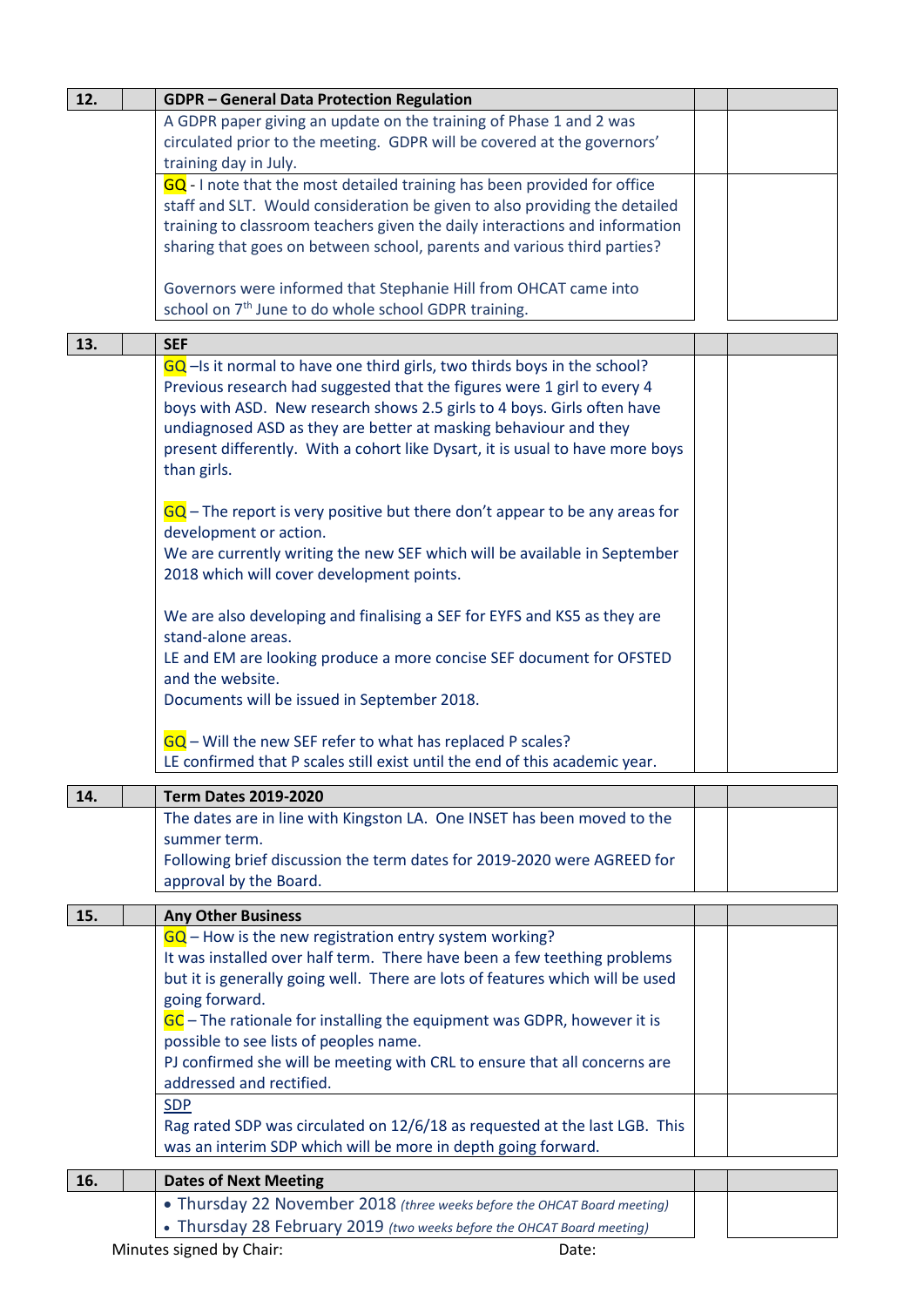|     | • Thursday 13 June 2019 (two weeks before the OHCAT Board meeting)        |                   |
|-----|---------------------------------------------------------------------------|-------------------|
|     | Calendar invites for the LGB dates 2018-2019 to be sent out by the Clerk. | <b>LGB03/AP04</b> |
| 17. | <b>CONFIDENTIALITY</b>                                                    |                   |
|     | Two items under the Headteacher's report.                                 |                   |

**The meeting ended at 8.08pm**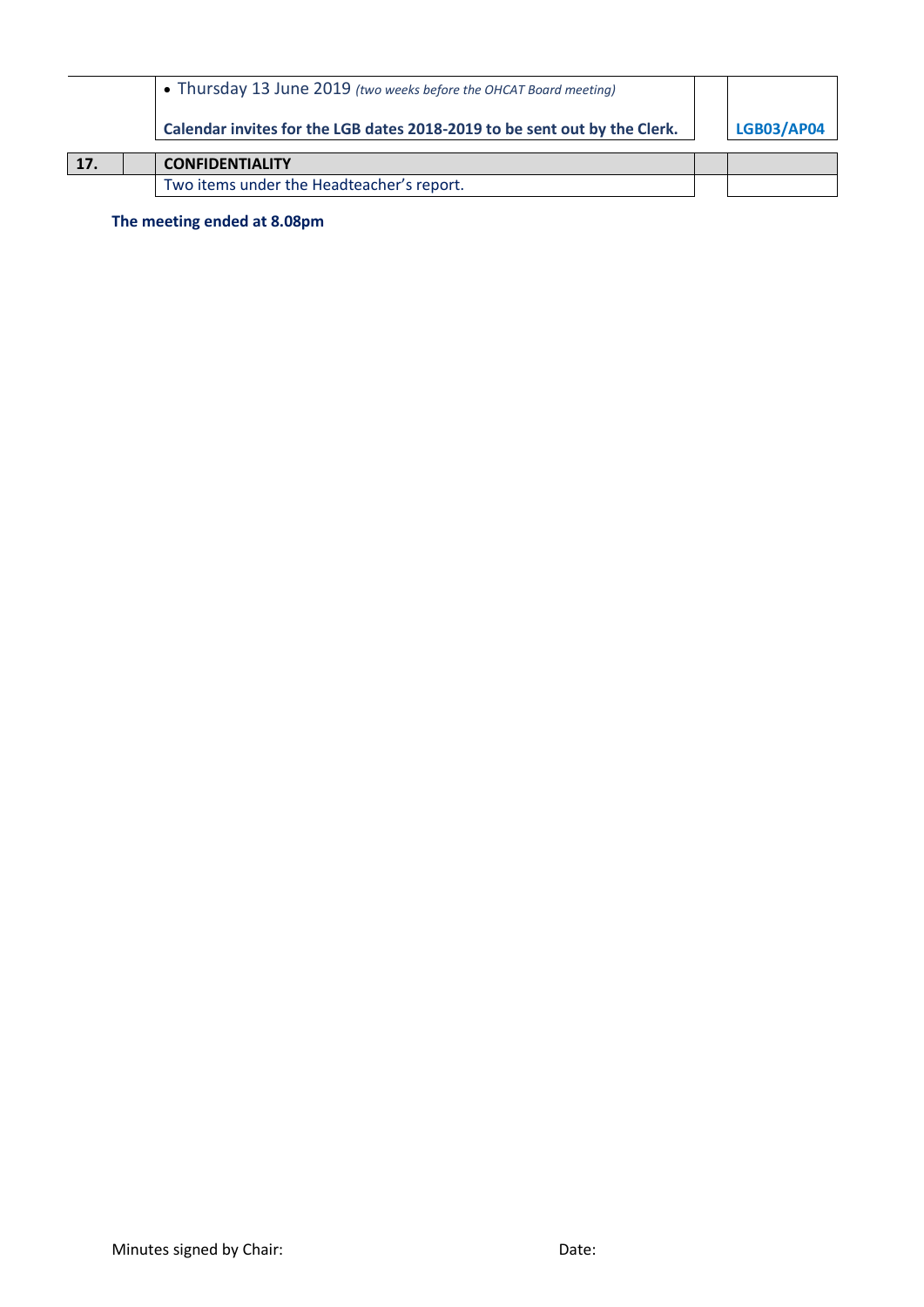## **Action Points from 2017-2018**

# **LGB02– Action Points from meeting on 12th June 2018**

| <b>Action Point No</b> | <b>Action</b>                                                     | <b>Action By</b> | Open/Closed   |
|------------------------|-------------------------------------------------------------------|------------------|---------------|
| <b>LGB02/AP01</b>      | Following brief discussion, LE AGREED that they could do a        | LE/EM            | <b>Open</b>   |
|                        | baseline for Equality and Diversity in order that there was       |                  |               |
|                        | something to measure the targets against.                         |                  |               |
| <b>LGB02/AP02</b>      | Could we do an e-safety frequently asked questions sheet for      | <b>SB</b>        | <b>Open</b>   |
|                        | those who were unable to attend and upload it to the website?     |                  |               |
|                        | SB to investigate the possibility of this with Simon Gale.        |                  |               |
| <b>LGB02/AP03</b>      | Clerk to send out a list of training governors should be doing on | <b>SB</b>        | <b>Open</b>   |
|                        | Educare. List should include training that Dysart staff need to   |                  |               |
|                        | do.                                                               |                  |               |
| <b>LGB02/AP04</b>      | Calendar invites for the LGB dates 2018-2019 to be sent out by    | <b>SB</b>        | <b>Closed</b> |
|                        | the Clerk.                                                        |                  |               |

# **LGB02– Action Points from meeting on 19th April 2018**

| <b>Action Point No</b> | <b>Action</b>                                                    | <b>Action By</b> | Open/Closed   |
|------------------------|------------------------------------------------------------------|------------------|---------------|
| <b>LGB02/AP01</b>      | Can we have the dashboard double sided so that the graphs are    | <b>SB</b>        | <b>Closed</b> |
|                        | larger? It is almost impossible to read the budget data which is |                  |               |
|                        | very important.                                                  |                  |               |
|                        | <b>UPDATE: Contact made with Solveig Smith by email on</b>       |                  |               |
|                        | 12/6/18 to see if the request is possible.                       |                  |               |
|                        | UPDATE 13/6/18: Solveig has confirmed that the                   |                  |               |
|                        | configuration will be changed to print on two side               |                  |               |
| <b>LGB02/AP02</b>      | Clerk to speak to Trust Clerk arrange for Dysart LGB to each get | <b>SB</b>        | <b>Open</b>   |
|                        | a copy of the NGA book Welcome to Governance.                    |                  |               |
|                        | UPDATE 12/6/18: Trust Clerk to investigate. Dysart may need      |                  |               |
|                        | to order their own books.                                        |                  |               |
| <b>LGB02/AP03</b>      | It was RECORDED that Governors need to be given access to        | <b>SB</b>        | <b>Closed</b> |
|                        | Educare. Contact to be made with Anita at OHCAT.                 |                  |               |
|                        | UPDATE: Anita emailed on 12/6/18 for confirmation                |                  |               |
|                        | <b>UPDATE: All governors have access to Educare. New</b>         |                  |               |
|                        | governors will come on in July.                                  |                  |               |
| <b>LGB02/AP04</b>      | Rag rating the SDP for distribution was AGREED.                  | <b>SB</b>        | <b>Closed</b> |
|                        | UPDATE: The rag rated SDP was circulated to governors on         |                  |               |
|                        | 12/6/18                                                          |                  |               |
| <b>LGB02/AP05</b>      | Governors completed the LGB Governor Appointment - 'Get          | <b>SB</b>        | <b>Closed</b> |
|                        | information about schools' form which will be forwarded to the   |                  |               |
|                        | <b>Trust Clerk.</b>                                              |                  |               |
|                        | <b>UPDATE: Returned to Clerk on 12/6/18</b>                      |                  |               |
| <b>LGB02/AP06</b>      | It was agreed that the Trust should be contacted to find out     | <b>SB</b>        | <b>Open</b>   |
|                        | why the logos have been removed from the Headed paper.           |                  |               |
|                        | <b>UPDATE: emailed Trust Clerk and Lynn Barrett for more</b>     |                  |               |
|                        | information on 12/6/18                                           |                  |               |
|                        | Action - office email needs to be updated on headed paper.       |                  | <b>Closed</b> |
|                        | UPDATE: corrected on 20 <sup>th</sup> April.                     |                  |               |